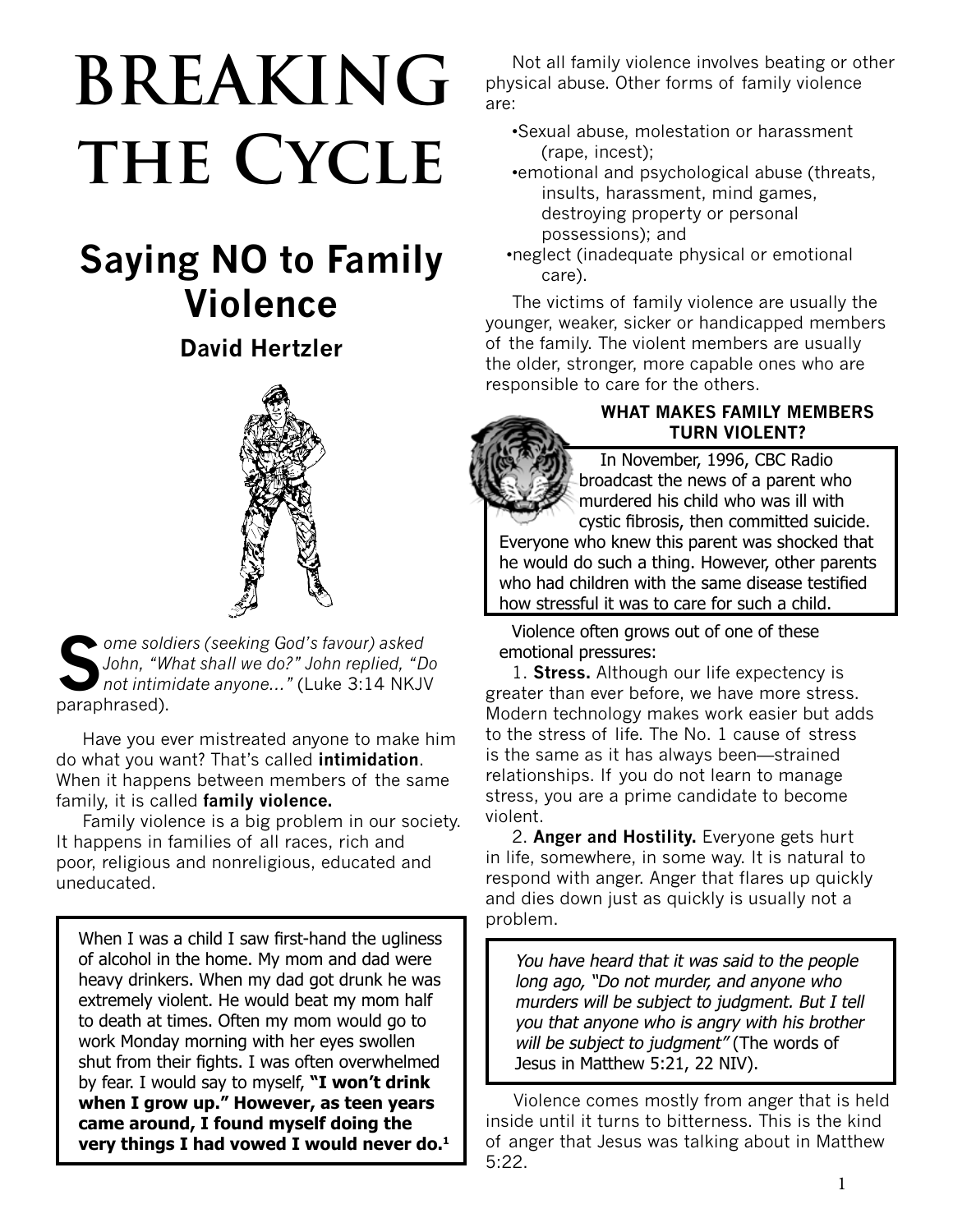3. **A Need for Power and Control.** Everyone has this need. There are healthy ways to be strong and stay in control. A violent person has not learned these ways. He often has low self-esteem and feelings of inferiority. He finds that violence works to intimidate and control weaker people. This gives him a feeling of being in control, so he keeps using it.

 Parents with strong principles often feel a great need to control their children and make them "do what is right." This need can lead to violence in religious homes. However, violence is just as common in nonreligious homes because they, too, sometimes lack effective means of control.

4. **Family Background**. Some family violence is **learned**. Abused children grow up to abuse their own families. Unless they receive other training, they treat their partners and children the only way they know, the way they learned from their own parents.

5. **Isolation.** In today's mobile society, people sometimes lose contact with extended family and friends who could provide emotional support. They feel trapped, not knowing where to turn for help. Violence may be a cry for help.

6. **Ignorance**. It is easier to abuse other persons when you don't understand their needs, capabilities and limitations. Sometimes people overlook violence because they don't know what is right or normal for a given situation. For example:

# **It may be all right...**

For a family member to be silent and withdrawn when tired or under heavy stress;

For a parent to use reasonable force to restrain or discipline a child;

For a parent to shout at a child in times of danger or in fear;

For a parent to enter a small child's bedroom without knocking.

# **It is usually not all right...**

For a family member to be silent and withdrawn all or most of the time;

For a parent to use force that causes physical or psychological damage;

For a parent to shout at a child in anger;

For a parent to enter a teen's bedroom without permission.

7. **Immaturity**. Sometimes people marry before they are ready for the stress and responsibility of family leadership. Sometimes teens and children are thrust into responsibilities for which they are not emotionally ready.

A twelve-year-old boy came home from summer camp and told his parents that his counsellor had been rough with him. The parents reported the incident to the police. Investigation revealed that the counsellor was himself a youth and not well-trained in handling children. The "roughness" may have been in fun, or accidental or an effort to restrain an over-active child. The police were unable to find enough factual data to establish a case, and no charges were laid.

8. **Shame and Guilt.** When people feel unable to fulfill responsibilities or live up to their image of what they would like to be, their feelings may surface as violence.

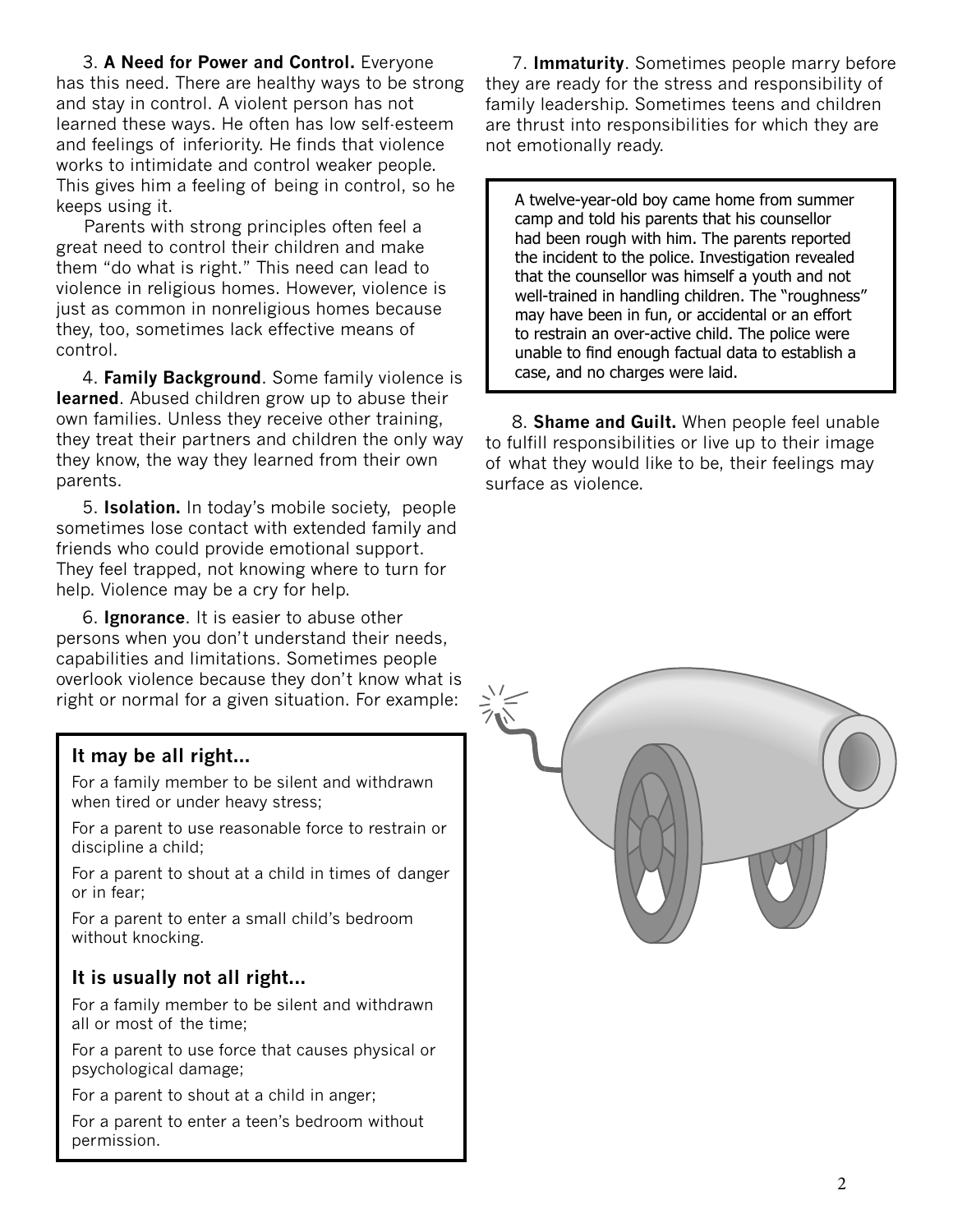# **A VIOLENT PERSONALITY PROFILE (Men)**

Answer "yes" to each statement that describes you or that you agree with.

- 1. My father was abusive to me or to my mother.
- 2. I experienced sexual abuse when I was young.
- \_\_\_\_\_\_3. I am often ashamed of myself.
- \_\_\_\_\_\_4. I have trouble controlling my anger.
- \_\_\_\_\_\_5. The Bible teaches the husband to be the law enforcer in his home.
- \_\_\_\_\_\_6. One or both of my parents were alcoholic.
- \_\_\_\_\_\_7. Women and children often ask for rough treatment by the way they talk or act.
- \_\_\_\_\_\_8. I often feel like a failure.
- \_\_\_\_\_\_9. My wife should be more thankful for the good things I buy for her.
- 10. The Bible teaches wives to give in to every request their husbands make.
	- 11. People have disappointed me so often that I can't really trust anybody.
- 12. I am afraid of losing control of my family and relationships.
- 13. The Bible teaches that beating children is a good way to control their bad behaviour.
- 14. I live in a violent world. It wouldn't surprise me if I do get violent at times.
- 15. Housework is for women. I don't get involved in it.
	- 16. I enjoy watching movies and reading books with lots of rough action in them.
	- 17. My father was strict with us. He usually got his own way.
- 18. Women get a sexual thrill from men who are strong and tough.
- 19. My wife would have an affair with another man if she had a good chance.
- 20. I don't think violence really bothers my wife. She's not saying anything about it.

The more "yes" answers you gave, the more things you have in your life that could make you become violent under stress. Ten or more "yes" responses indicates an urgent need for help.

# **WHY DO VICTIMS PUT UP WITH ABUSE?**

Abusers are usually not monsters. Most often they are people who are loved and trusted. When



they are not violent, they may be the nicest people you could ever meet.

Nine-year-old Susie was visiting her aunt and uncle. While everyone else was busy in the kitchen, Susie and her uncle were watching TV. Her uncle was tickling her. Then he began to feel up under her clothes. He had done this before and always told her to keep it a secret.<sup>2</sup>

There are many reasons why people don't "blow the whistle" on family violence and other abuse.

1. **Dependency.** Women, children and elders may be dependent on the abuser for the necessities of life. Without the abuser, their lives could be more difficult than with the abuse. Close-knit extended families may cover up for the abuser because they feel that the exposure of one member threatens the whole family.

2. **Powerlessness.** Children and elders may not have the power to escape the abuse. Language and cultural or geographic barriers may isolate victims from help. Sometimes the community is unable to provide protection for victims. Or victims may be unaware of service agencies and other help that is available.

3. **Shame.** An abuser often leads his victims to believe that what happened was **their fault.** They turn to a shame-based style of life which may be abusive to themselves and others.

Sharon was a student at a boarding school. When the time came for the students to go home, a counsellor told Sharon that she wasn't going home because her parents didn't want her. Sharon felt worthless and ashamed, like dirt and scum. She began to see herself as ugly and to neglect her personal appearance. She began to hate her family and everybody around her. When she finally got out of school, she turned to alcohol to drown her feelings.

4. **Hope.** Even in violent homes, people may enjoy some good times together. Victims may feel that it's better to suffer than to be separated from loved ones. They keep hoping for improvement.3

If you are one who hopes in this way, you need to learn about the **Violence Cycle**. You need to be aware that without help, violence usually gets worse.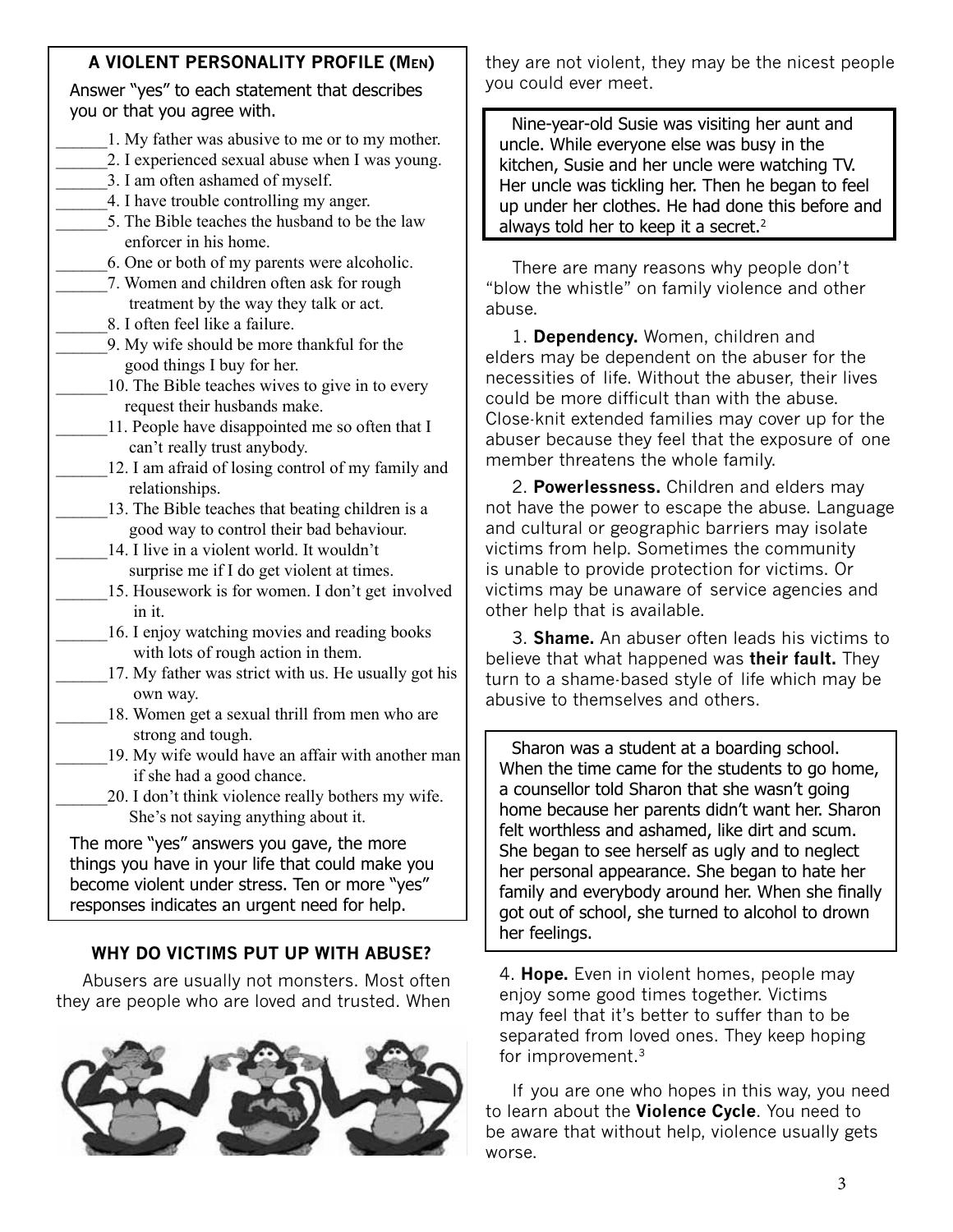#### **THE VIOLENCE CYCLE**

Family violence tends to run in cycles, or

stages. The Violence Cycle goes through three stages that have been identified as the **tension-building stage**, the **violent event**, and the **honeymoon stage.**



In the **tension-building stage**, (See diagram on next page) there is emotional and psychological abuse. Most of these activities are not considered illegal. Many people don't recognize them as a build-up to violence. These tension-building abuses start small and build up. Pressure builds up slowly. Stress begins to take its toll. Little irritations seem bigger. Anger increases, but often so slowly that the participants are not aware of it. Feelings are expressed with complaining, blaming, name-calling, swearing, put-downs or threats. Or the family head may control his family by holding back their money or not allowing them to go places.

When the pressure gets too great to hold back, or when an inciting event happens, there is an explosion. This is the second stage, the **violent** 



**event**. What happens at this stage is usually illegal. It is at this point that charges could be laid and the law could step in.

The violent event may be a beating that ends in black eyes. It may be pinching, burning, stabbing, hair-pulling, or other action intended to

inflict injury. Or it may be an assault on personal property or pets which sends the message, "Next time it could be **you**."

 After the explosion releases the pressure, the **honeymoon stage** kicks in. The abuser is often sorry for what he has done. He apologizes and may ask for forgiveness. He determines to change his behaviour. He may offer gifts and kind deeds. For a while it may look as if he really has changed.

But if he has not dealt with his inner issues that started the cycle, then nothing has really changed. As the honeymoon wears off, stress begins to wear on him again, and the next tensionbuilding stage begins.

As the cycle repeats, the tension-building stages get longer, the honeymoon stages get shorter and the violent events tend to become more severe. And the cycle **will** repeat for most abusers until they get help.

#### **VIOLENCE AND ABUSE INVENTORY**

Indicate if you have ever done these things and how often. Many adults carry shame about their actions. Acknowledging those actions out loud can help to begin the process of healing.

This inventory can also help a victim view a problem partner or parent more realistically.

- $1 =$  never done  $2 =$  once or twice
- $3 =$  sometimes  $4 =$  a lot  $5 =$  not sure

#### **Emotional Abuse.** Have you:

- 1. And your partner ever discussed a serious issue calmly?
- 2. Sulked, refused to talk or given your partner "the silent treatment"?
- 3. Withdrawn affection or sex to punish your partner? \_\_\_\_\_
- 4. Stomped out?
- 5. Screamed, insulted or sworn at your partner? \_\_\_\_\_
- 6. Ridiculed your partner?
- 7. Run down your partner's family or friends?
- 8. Done any of these things in public?

#### **Threats and Psychological Abuse.** Have you:

- 9. Threatened to leave the relationship? \_\_\_\_\_
- 10. Threatened to cut off money or credit?
- 11. Threatened to take away children?
- 12. Threatened to report your partner to Child Welfare, probation worker or other authority figure?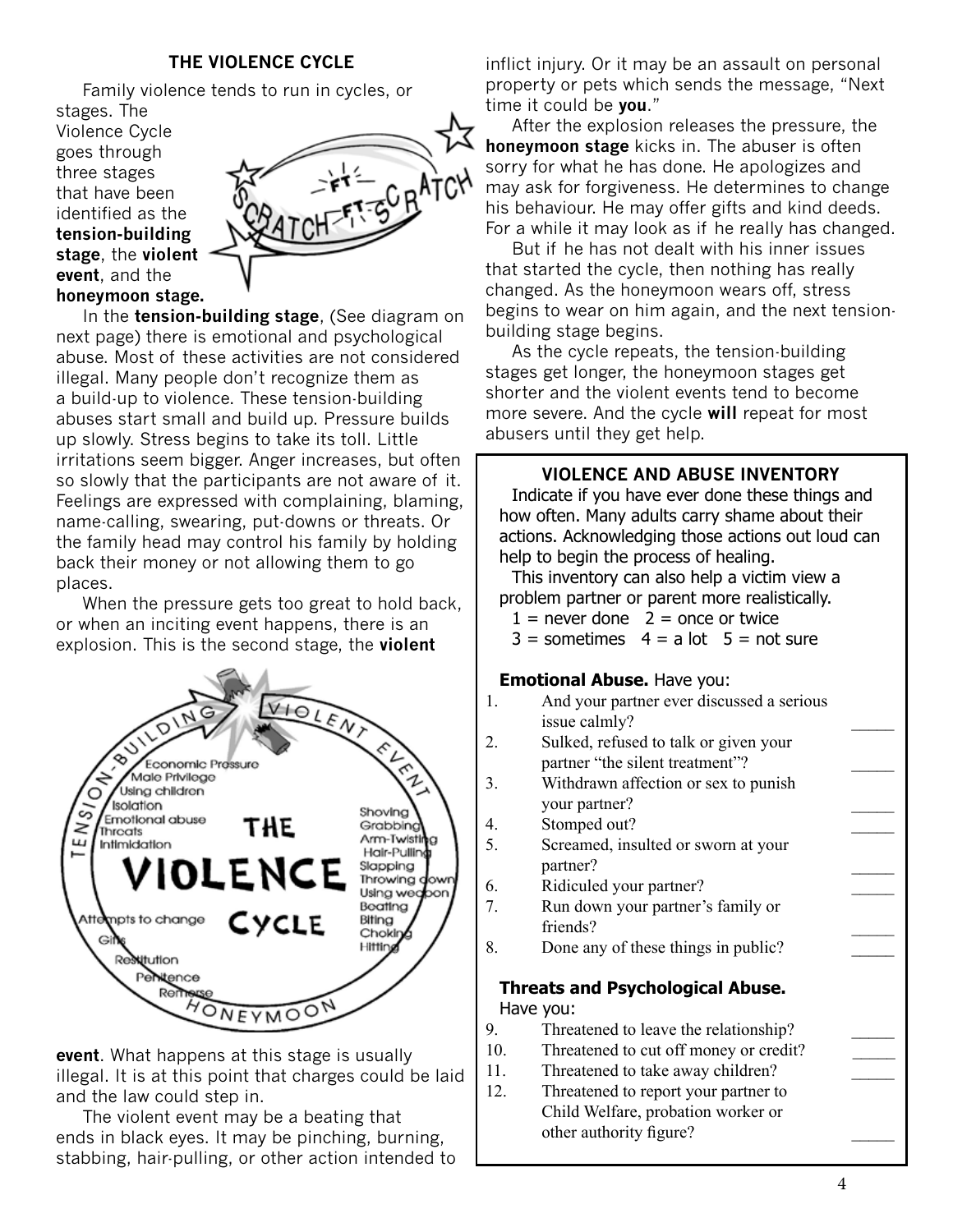| 13.                               | Threatened to have an affair?                |  |
|-----------------------------------|----------------------------------------------|--|
| 14.                               | Threatened to tell family secrets            |  |
|                                   | to others?                                   |  |
| 15.                               | Threatened with suicide?                     |  |
| 16.                               | Threatened to go drinking?                   |  |
|                                   |                                              |  |
|                                   | Economic Abuse. Have you:                    |  |
| 17.                               | Controlled bank accounts in a                |  |
|                                   | humiliating fashion?                         |  |
| 18.                               | Handed out "allowance" in a                  |  |
|                                   | humiliating fashion?                         |  |
| 19.                               | Demanded accountability for                  |  |
|                                   | expenditures?                                |  |
| 20.                               | Confiscated paycheque or credit              |  |
|                                   | cards?                                       |  |
|                                   |                                              |  |
|                                   | Isolation and Monitoring. Have you:          |  |
| 21.                               | Told partner not to leave the house?         |  |
| 22.                               | Been abusive or rude to friends/<br>family?  |  |
| 23.                               | Monitored partner's mail/phone               |  |
|                                   | calls?                                       |  |
| 24.                               | Given partner a curfew?                      |  |
| 25.                               | Searched partner's pockets/purse?            |  |
| 26.                               | Not let partner work outside the             |  |
|                                   | home?                                        |  |
| 27.                               | Made partner check in, or phone and          |  |
|                                   | check on partner?                            |  |
| 28                                | Locked partner in the home or taken          |  |
|                                   | away the means of transportation or          |  |
|                                   | communication?                               |  |
|                                   |                                              |  |
| Anger and Intimidation. Have you: |                                              |  |
| 29.                               | Blocked doorways?                            |  |
| 30.                               | Used intimidating stares?                    |  |
| 31.                               | Punched walls or slammed doors? <sup>4</sup> |  |
|                                   |                                              |  |

# **A HEALING PATH**

#### **For Violent Adults...**

Violent people usually don't get better without



help. The help that is most effective deals with the whole person:

1. **The spirit**, which longs for God;

# 2. **The mind and intellect**,

which carry a burden of wrong beliefs;

3. **The heart and soul**, which long for closeness and love;

4. **The body**, which needs good nutrition and medical care.

The Violence Cycle has a broader dimension. If it is not broken, it can start Violence Cycles

spinning in other lives. A parent's violent behaviour often starts a similar pattern in the lives of the children. It becomes a generational pattern.

If you had a violent parent or if you have a violent partner, it is a good idea to seek help for the deep emotional effects of violence in your life, even if you have not yet turned violent. This will help to break the generational cycle of violence as you deal with the pain and any resulting bitterness or anger.

With your helper, you can start to understand your inner wounds and learn new responses to the stress of life. An excellent guide for learning new responses is *God, Help Me Stop* (Claire W., Zondervan Publishing House, Grand Rapids, MI). Ask your local bookstore to order it if they don't have it.

**AN ACTION PLAN FOR REDUCING VIOLENCE**

The following steps have been effective for many violent adults.

1. **Keep records** of what happens: a. both inside yourself (thoughts and emotions) and outside (actions), b. before, during and after the violent event.

2. Learn to recognize cues that tell you when you are angry and when the anger is getting out of control. Look for such things as physical changes, negative self-talk, mental pictures and words that stir up anger.

3. Call a time-out to move away from the action and cool down. Set a time when you will return. Thirty minutes should be enough to cool down from most anger.

4. Keep busy during the time-out. Physical exercise like walking, jogging or chopping wood may help. **Do not use alcohol or drugs during time-outs.**

5. Plan how you will express yourself when you return to the action. Decide how and whether you will discuss the issue, put it on hold or drop it.

6. If you cannot find a way that works to express yourself, spend time with a support group, pastor or counsellor and learn from them.

# **For Victims of Violence...**

It may be hard to believe the following truths about yourself. If you have a Bible, you can read what God says about you as a person.

1. You are made to be like your Creator. Read Genesis 1:26, 27.